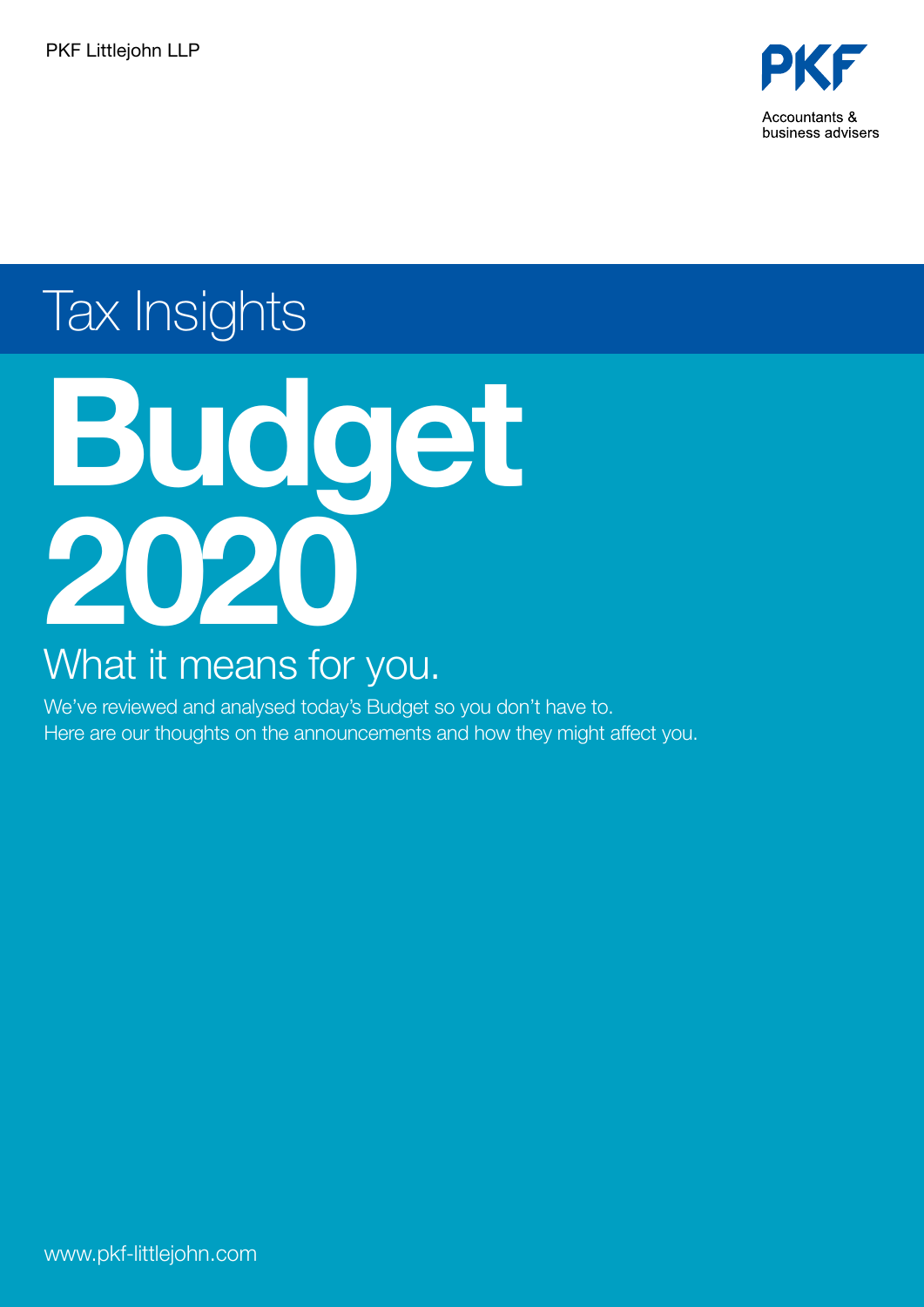# **Budget** 2020

# Key points

# COVID-19

Various measures to help small businesses



ш

# **NATIONAL INSURANCE**

0% below £9,500 income



# **CORPORATION TAX**

Rate to stay at 19%

# STAMP DUTY

2% Surcharge for property purchased by non-residents



# R&D

Tax credit rate increased to 13%



# ENTREPRENEURS' RELIEF

Lifetime Allowance immediately reduced to £1m



Annual allowance threshold increased



# **VAT**

No change to threshold or main rate

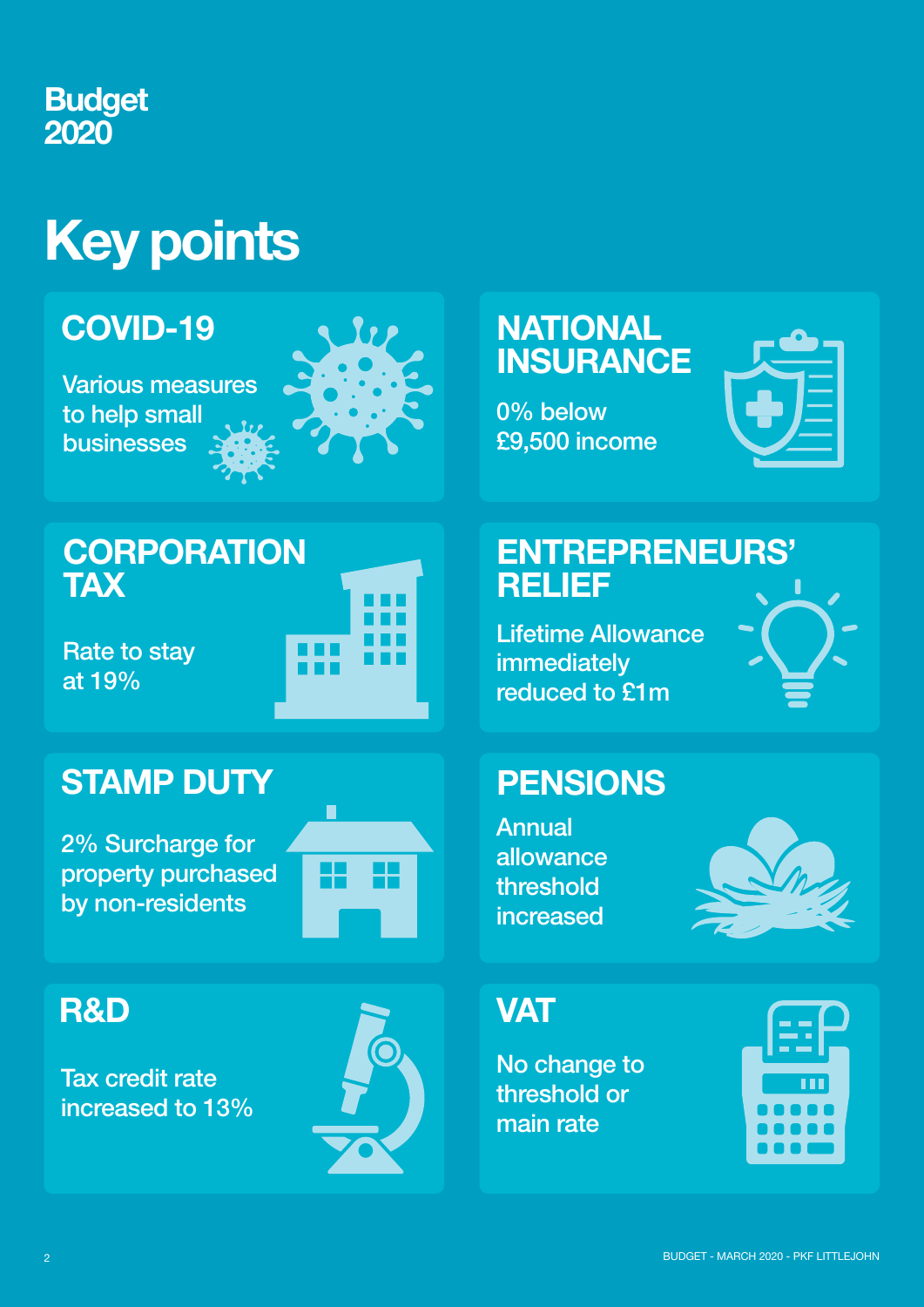# After a significant wait (498 Days) since the last Budget - not to mention a change of Prime Minister and subsequent General Election - the scene was set for a package of fundamental changes to the UK tax system.

We will never know whether events of recent weeks had a significant impact on the wide-ranging measures announced today. However, a significant package of Coronavirus measures, which will not have been a consideration on 12 December, took centre stage. Immediate measures announced to assist with the epidemic include:

- Entitlement to Statutory Sick Pay (SSP) has been extended not just to Day 1 of sickness as previously announced, but further to Day 1 of self isolation.
- For SMEs (employers with up to 250 employees), SSP will be reimbursed to the employer, for up to two weeks, backdated for Coronavirus sick leave already taken.
- The increase of Small Business rates relief from 50% to 100% for small businesses, with exemptions also applying to the leisure and hospitality sectors.
- Bank loan guarantees to enable struggling businesses to access working capital funding up to £1.2m
- Dedicated teams at HMRC to assist with Time to Pay arrangements in respect of taxes payable.

Aside from these immediate and, hopefully, short-term measures to tackle the current difficulties faced by Small businesses and their employees, the main event of the Budget is the significant reduction in the availability of Entrepreneurs' Relief, which cuts the lifetime gain allowance to £1m. This measure takes immediate effect. While we knew change was coming, this will have a significant impact for many business owners in the coming months and years.

The PKF Littlejohn Guide to the 2020 Spring Budget. We've Got it Done.

Chris Riley, Head of Tax, PKF Littlejohn LLP t: +44 (0)20 7516 2427 | e: criley@pkf-littlejohn.com

# 1. Your income 2. Your capital 3. Your business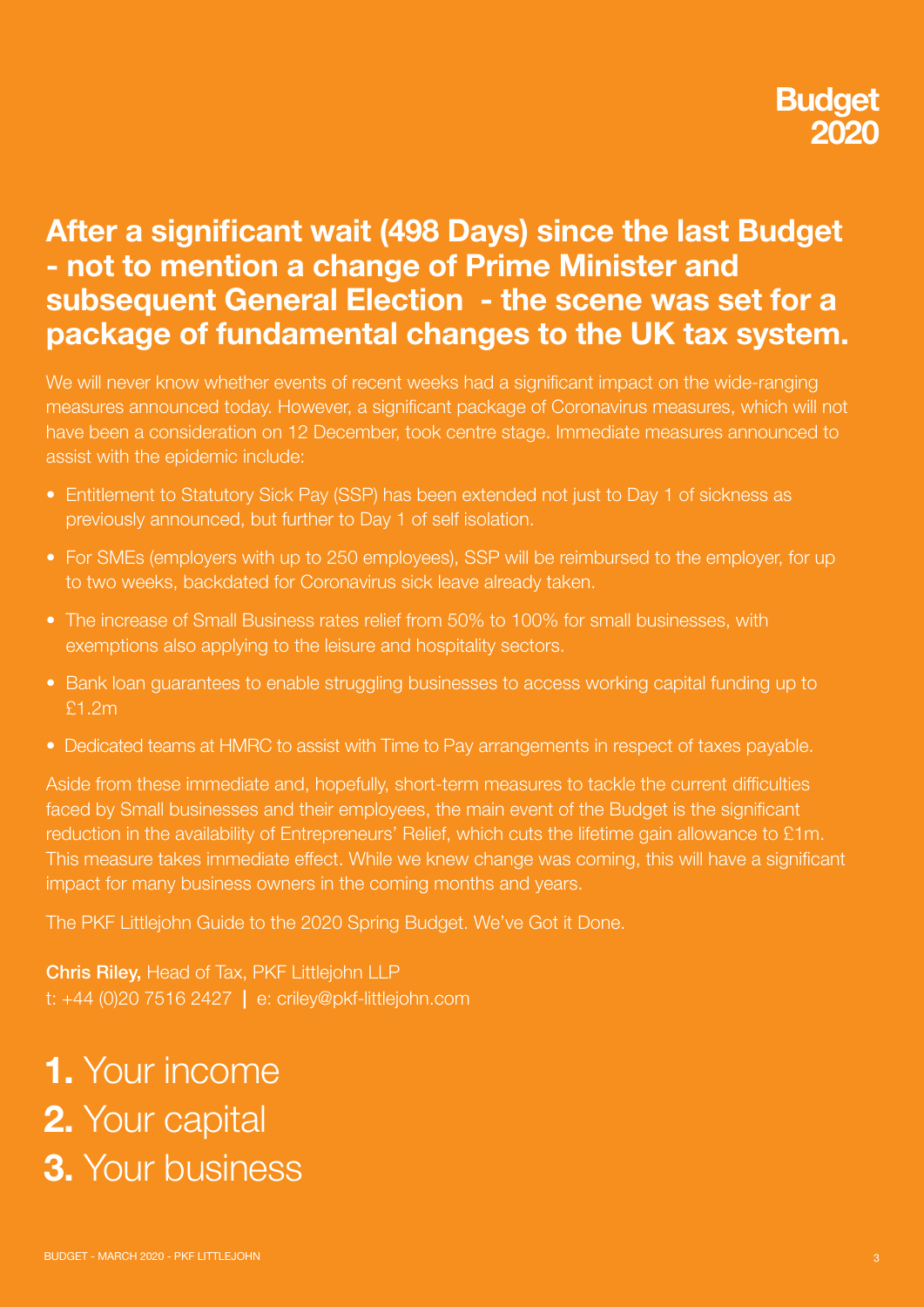

# 1. **Yonne**

# Key contacts

### Global Mobility

Louise Fryer t: +44 (0)20 7516 2446 e: lfryer@pkf-littlejohn.com

### Private Clients

Karen Ozen t: +44 (0)20 7516 2273 e: kozen@pkf-littlejohn.com

### Private Clients

Phil Clayton t: +44 (0)20 7516 2412 e: pclayton@pkf-littlejohn.com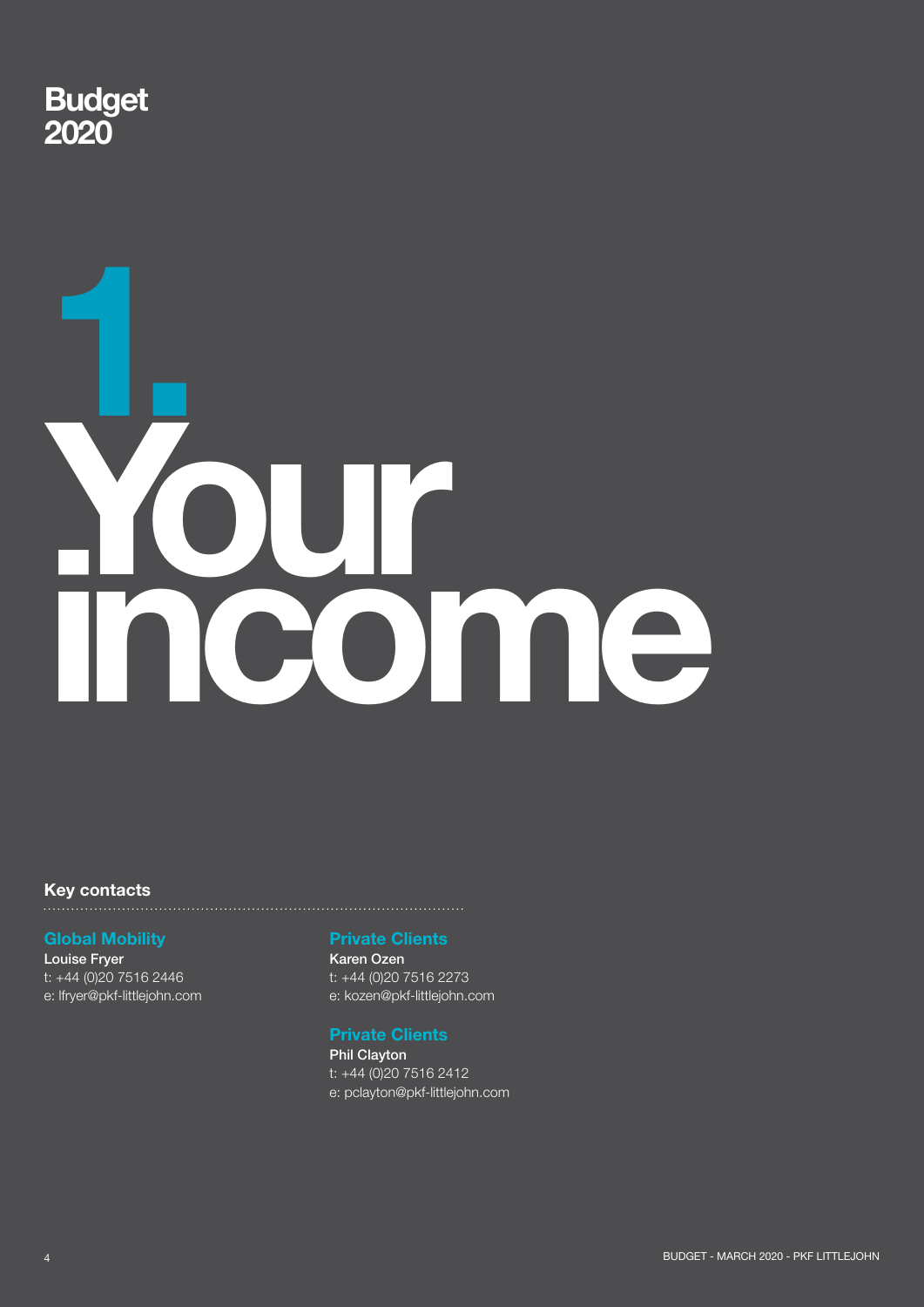

- The Personal Allowance remains at £12,500 for 2020/21.
- The Employee (and Self Employed Class 4) National Insurance threshold has been increased to £9,500 from April 2020.
- Automatic spirits, wine, cider and fuel duty increases have been cancelled.
- A new statutory pay and leave entitlement has been created for parents of babies requiring neonatal care, but this will not be effective until April 2023.
- The annual allowance for pension contributions before tapering takes effect remains at £40,000. Once adjusted income reaches £240,000, the minimum to which the allowance can taper down will reduce from £10,000 to £4,000. The minimum threshold will only affect those with over £312,000 of adjusted income.
- The lifetime allowance, the maximum amount that can be invested in a registered pension scheme in total, will increase to £1,073,100 from 2020/21.
- From April 2020, the Government will increase the maximum flat rate income tax deduction available to employees to cover additional household expenses from £4 per week to £6 per week, where they work at home under homeworking arrangements.
- As widely publicised, the off-payroll working rules for medium and large businesses in the private and third sectors will go ahead from April 2020. These changes will not apply if the end user is considered a small business, which for this purpose is if it has two or more of the following features: a turnover of £10.2m or less; a balance sheet total of £5.1m or less; and/or 50 employees or fewer.
- The starting rate for savings income remains at 0% for the first £5,000 of interest income for 2020/21. The exempt dividend allowance stays at £2,000.
- The Government will extend the scope of non-taxable counselling services from April 2020 to include related medical treatment, such as cognitive behavioural therapy, when provided to an employee as part of an employer's welfare counselling services.
- The Government remains committed to tackling disguised remuneration schemes and what it considers to be tax avoidance schemes.

"The Employee (and Self Employed Class 4) National Insurance threshold has been increased to £9,500 from April 2020."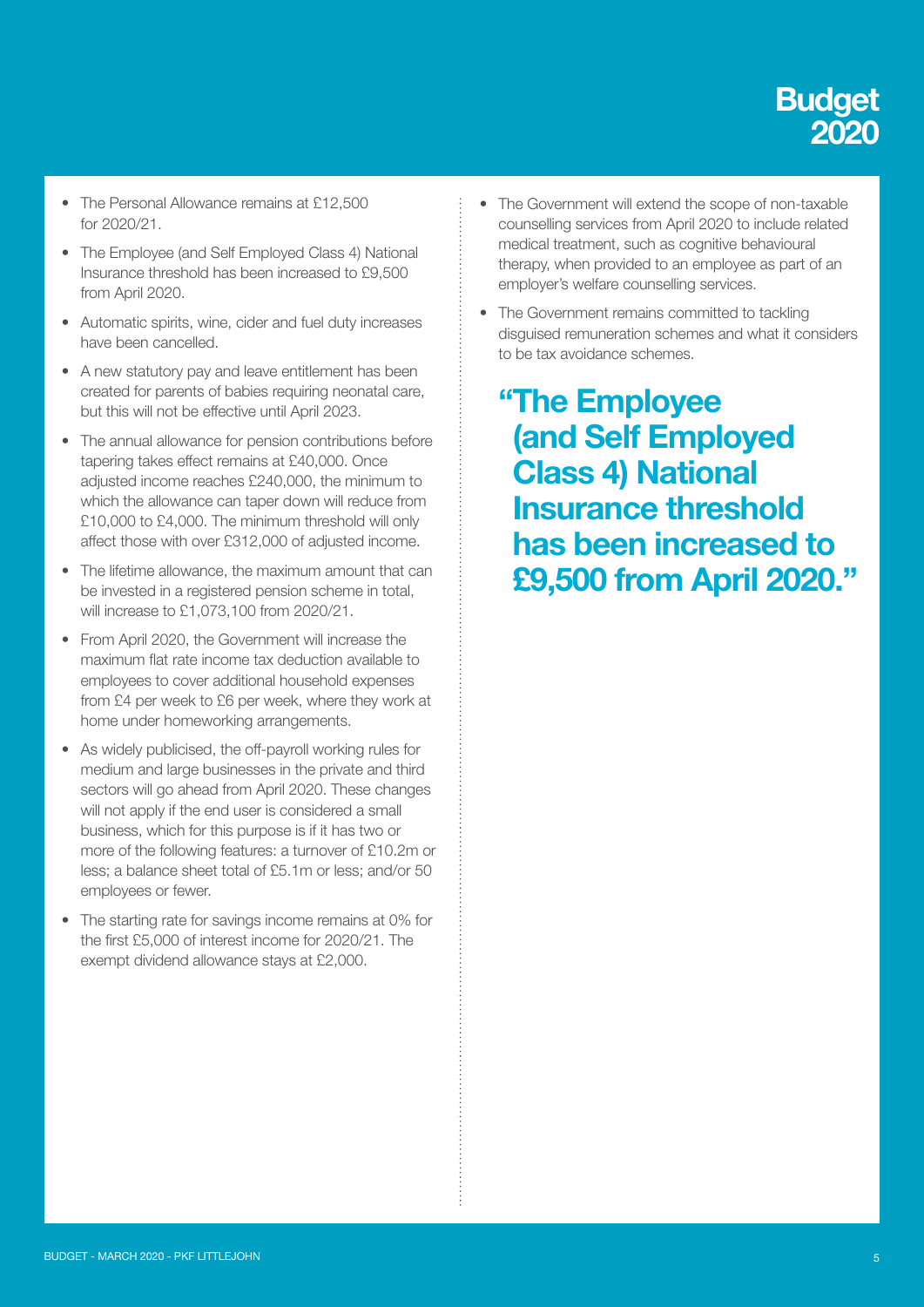

# 2. Your capital

# Key contacts

### Trusts and Capital Taxes

Barry Luscombe t: +44 (0)20 7516 2204 e: bluscombe@pkf-littlejohn.com

### Private Clients

Diana Lancaster t: +44 (0)20 7516 2278 e: dlancaster@pkf-littlejohn.com

### Property Taxes

Jonathon Collins t: +44 (0)20 7516 2226 e: jcollins@pkf-littlejohn.com

### Private Client and Trusts

Shaharan Deen t: +44 (0) 20 7516 2396 e: sdeen@pkf-littlejohn.com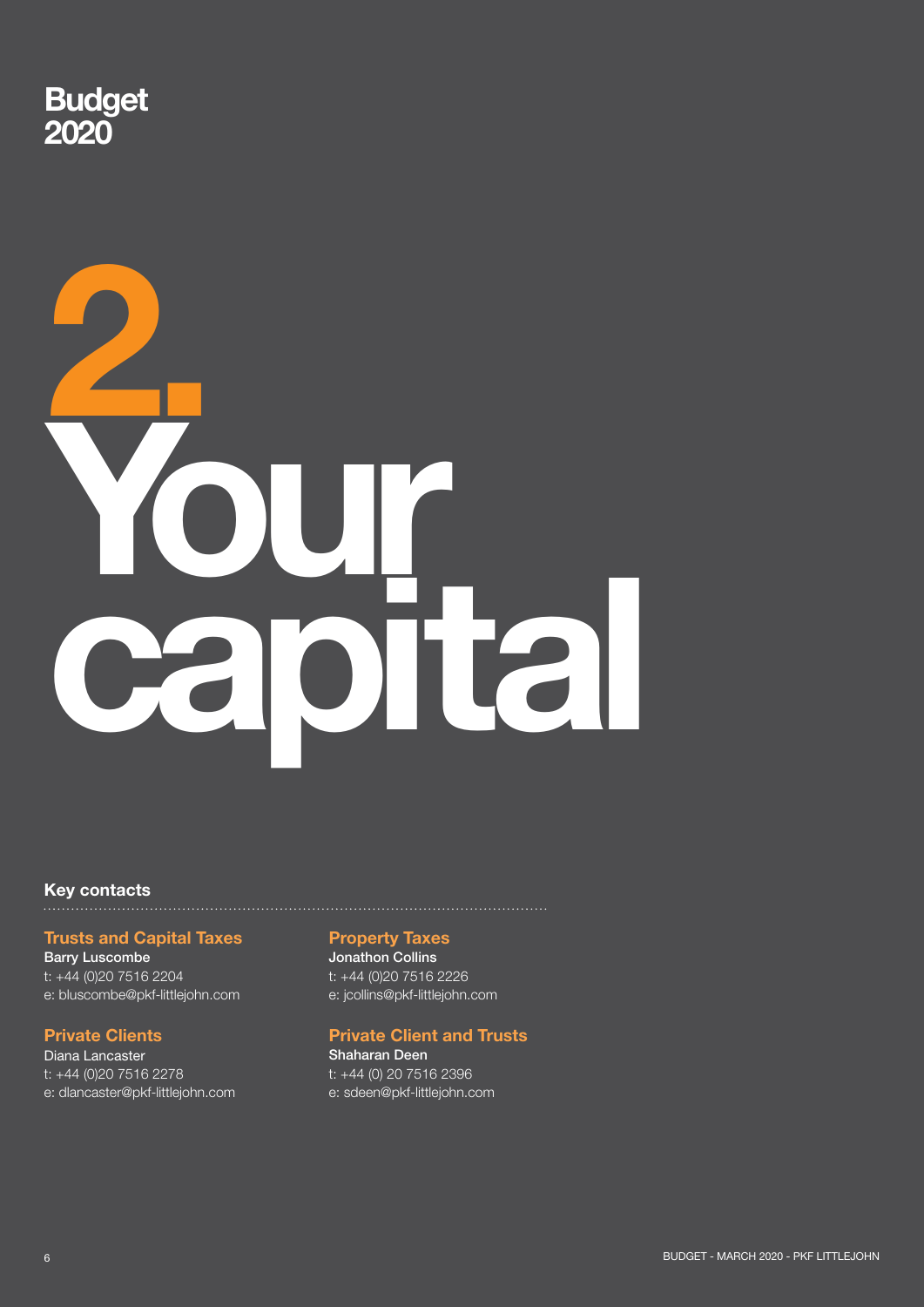

- From 11 March 2020, the lifetime limit on gains eligible for Entrepreneurs' Relief (ER) will be reduced from £10 million to £1 million.
- A retrospective change is also made in respect of share exchange transactions that have already occurred in the current tax year. Where an election is made from today to realise a gain that would otherwise have been treated as an exchange of securities, the availability of ER will be considered only by reference to the new £1 million cap where the initial transaction was entered primarily to 'lock in' the relief, and not a disposal to a third party.
- The ISA annual subscription limit for 2020-21 will remain unchanged at £20,000. The annual subscription limit for Junior ISAs and Child Trust Funds for 2020-21 will be increased from £4,368 to £9,000.
	- "A 2% Stamp Duty Land Tax (SDLT) surcharge will apply to non-UK residents purchasing residential property in England and Northern Ireland from 1 April 2021. This will be on top of the existing 3% SDLT surcharge for owning more than one residential property."
- The band of savings income that is subject to the 0% starting rate will be kept at its current level of £5,000 per annum for 2020-21.
- The calculation of Top Slicing Relief (TSR) on life insurance policy gains will be clarified in new legislation. This will specify how allowances and reliefs can be set against life insurance policy gains.
- A 2% Stamp Duty Land Tax (SDLT) surcharge will apply to non-UK residents purchasing residential property in England and Northern Ireland from 1 April 2021. This will be on top of the existing 3% SDLT surcharge for owning more than one residential property.
- From 6 April 2020, taxpayers will have a 30-day window in which they must report and pay any capital gains tax arising on the disposal of UK residential property, including non-UK residents no longer able to defer the tax payment.
- As a reminder, the Annual Tax on Enveloped Dwellings (ATED) applies where enveloped residential property valued above £500,000 is held by certain non-natural persons. These include companies, partnerships with corporate partners and certain collective investment schemes. Enveloped dwellings must be revalued every five years, and the most recent valuation date was 1 April 2017. This applies to all properties owned at that date even if acquired within the last five years.
- Properties purchased after this date are valued at the purchase date. The due date for both filing returns and paying the ATED charge for 2020-21 is 30 April 2020. Depending on the value of the property at 1 April 2017, the ATED charge for 2019-20 will vary between £3,650 and £232,350.
- The ATED bands for 2020-21 are yet to be released. Genuine business activity and property run as a business or provided to employees were already excluded from the ATED charge and, from 1 April 2021, housing co-operatives will also be exempt.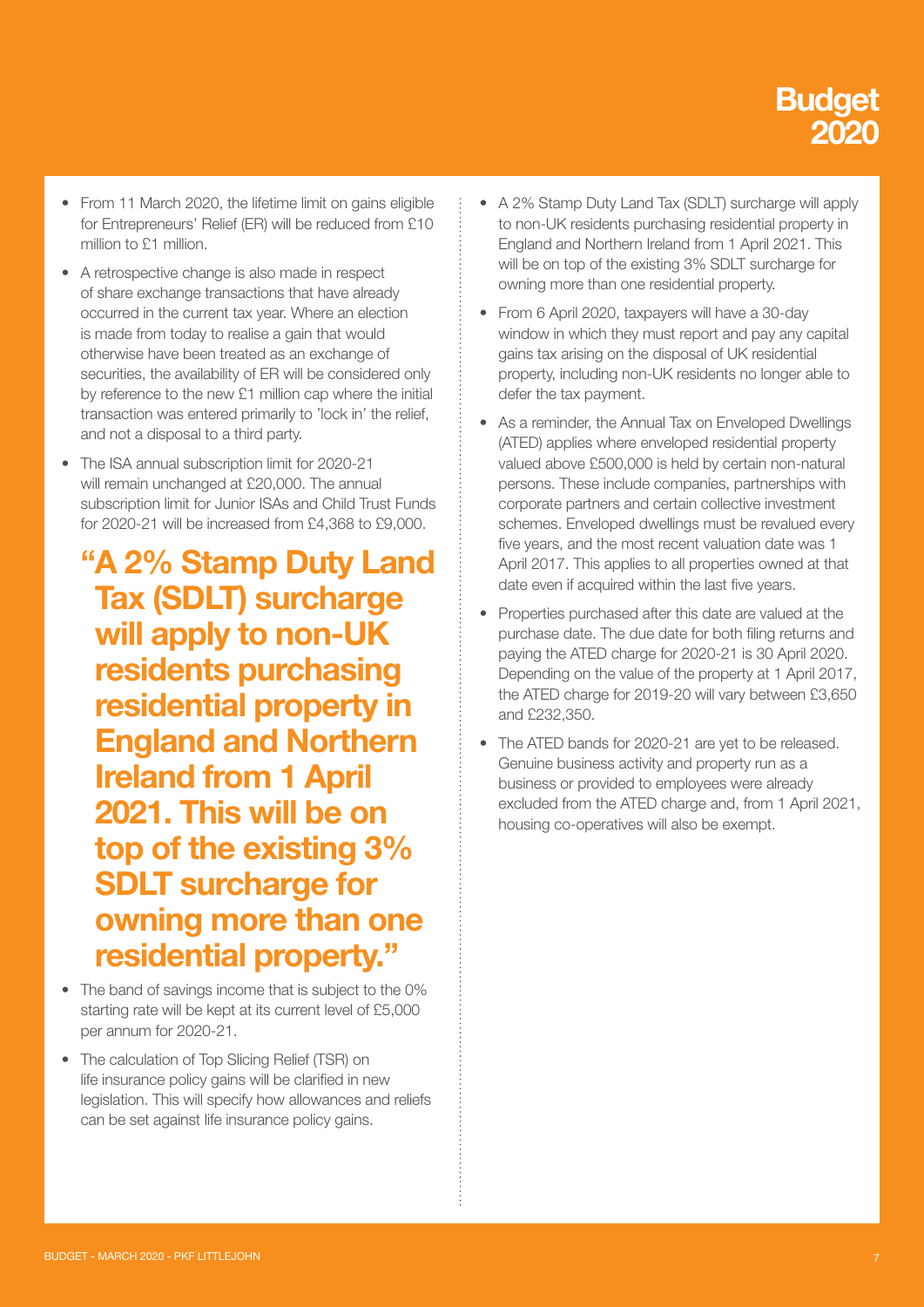

# 3. Your business

# Key contacts

### Owner Managed Business

Catherine Heyes t: +44 (0)20 7516 2237 e: cheyes@pkf-littlejohn.com

### Business Tax – Employment

Ian Gadie t: +44 (0)20 7516 2256 e: igadie@pkf-littlejohn.com

### Business Tax - International Tom Gareze t: +44 (0)20 7516 2212

e: tgareze@pkf-littlejohn.com

### Business Tax – Insurance Mimi Chan t: +44 (0)20 7516 2264 e: mchan@pkf-littlejohn.com

### VAT and Customs Duties

Nick McChesney t: +44 (0)20 7516 2262 e: nmcchesney@pkf-littlejohn.com

### VAT and IPT

Luigi Lungarella t: +44 (0)20 7516 2228 e: llungarella@pkf-littlejohn.com

### Not for Profit

Sarah Kelsey t: +44 (0)20 7516 2298 e: skelsey@pkf-littlejohn.com

### **Insurance**

Howard Jones t: +44 (0)20 7516 2295 e: hjones@pkf-littlejohn.com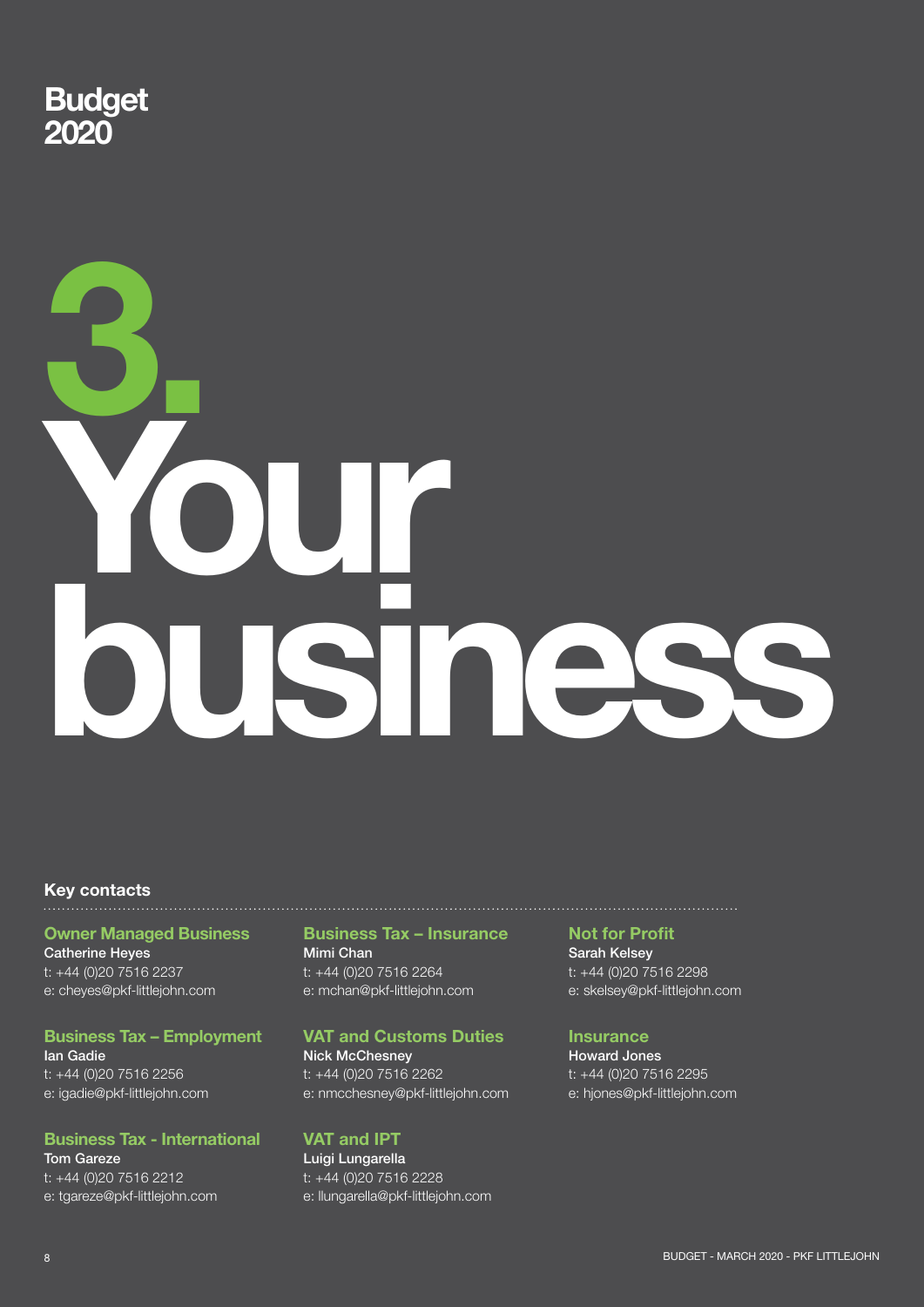

- Ultra-low emission vehicles will attract 100% First Year Allowance from 1 April 2021. Cars with emissions less than 50g/km will attract 18% Writing Down Allowances, with higher emission cars at 6%. From April 2020, the Structures and Buildings Allowance increases to 3%.
- From 1 April 2020, the Research & Development Expenditure Credit (RDEC) will increase from 12% to 13%. The proposed claim cap, set at three times a company's total payroll taxes liability, will be deferred by one year, and there will be a de minimis of £20,000 before the cap applies.
- Increased funding of up to £400 million will be made available to research institutes and universities. The Government will also allocate £10 million for R&D spending to help UK distilleries go green.
	- "There will be a review of the UK funds regime in 2020, to make the UK a more attractive location for companies used by funds to holds assets and a consultation on the hybrid mismatch arrangements"
- As previously announced, a 2% Digital Services Tax will be introduced from 1 April 2020 on revenues earned by certain digital businesses. In addition to this, a restriction to corporate capital losses will take effect from 1 April 2020. This will restrict the proportion of annual capital gains that can be relieved by broughtforward capital losses to 50%. An allowance that gives companies unrestricted use of up to £5 million capital or income losses each year will be available.
- In a welcome simplification move, Finance Bill 2020 will legislate to remove the pre-2002 exclusion from the Intangible Fixed Assets regime.
- There will be a review of the UK funds regime in 2020, to make the UK a more attractive location for companies used by funds to holds assets and a consultation on the hybrid mismatch arrangements.
- From April 2021, large businesses with a turnover of more than £200 million per year or balance sheet total of more than £2 billion will need to make a notification to HMRC when they take a contentious filing position. The details will be subject to consultation.
- The Employment Allowance will increase from £3,000 to £4,000 from April 2020. This is available to employers with a Class 1 NIC bill of less than £100,000 in the previous tax year and who do not breach de minimis State Aid rules.
- The 'Tampon Tax' will be abolished from 1 January 2021 to enable a zero rate of VAT to be charged on women's sanitary products. One month earlier, the supply of e-publications will be zero-rated.
- From 1 January 2021, postponed accounting for VAT will apply to all imports of goods, including from the EU. Additionally, the Government will legislate retrospectively to introduce simplified rules for the VAT treatment of intra-EU movements of call-off stock which are removed from a Member State on or after 1 January 2020.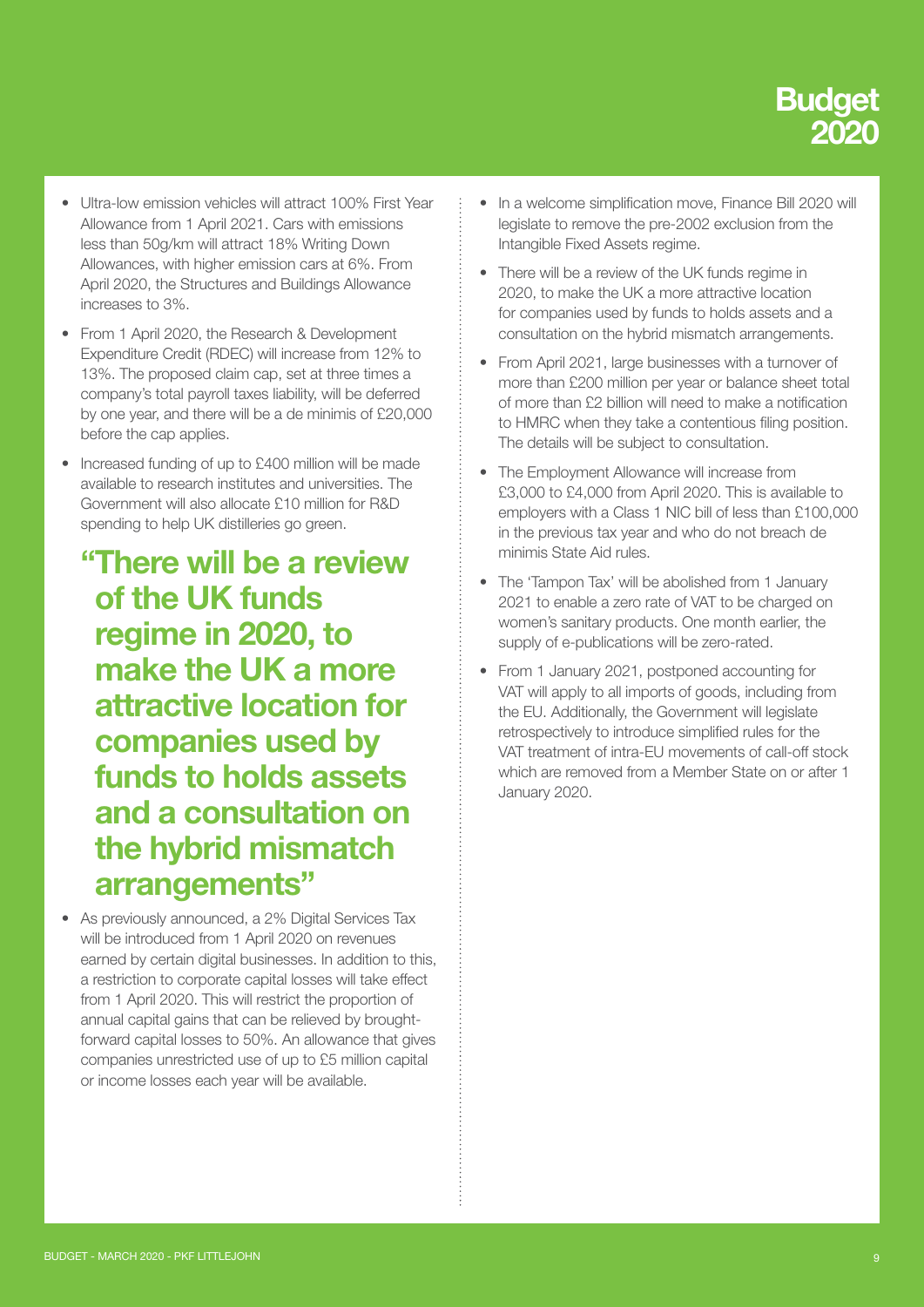### Our expert team can help you understand the impact of the Budget on you and your business.

To find out more, please contact us.



Corporate/International Tax Chris Riley t: +44 (0)20 7516 2427 e: criley@pkf-littlejohn.com



Global Mobility Louise Fryer t: +44 (0)20 7516 2446 e: lfryer@pkf-littlejohn.com



Property Taxes Jonathon Collins t: +44 (0)20 7516 2226 e: jcollins@pkf-littlejohn.com



**Insurance** Howard Jones t: +44 (0)20 7516 2295 e: hjones@pkf-littlejohn.com



Trusts and Capital Taxes Barry Luscombe t: +44 (0)20 7516 2204 e: bluscombe@pkf-littlejohn.com



Not for Profit Sarah Kelsey t: +44 (0)20 7516 2298 e: skelsey@pkf-littlejohn.com



VAT and IPT Luigi Lungarella t: +44 (0)20 7516 2228 e: llungarella@pkf-littlejohn.com



Business Tax - International Tom Gareze t: +44 (0)20 7516 2212 e: tgareze@pkf-littlejohn.com



Owner Managed Business Catherine Heyes t: +44 (0)20 7516 2237 e: cheyes@pkf-littlejohn.com

Budget

2020



Business Tax - Insurance Mimi Chan t: +44 (0)20 7516 2264 e: mchan@pkf-littlejohn.com



Business Tax - Employment Ian Gadie t: +44 (0)20 7516 2256 e: igadie@pkf-littlejohn.com



VAT and Customs Duties Nick McChesney t: +44 (0)20 7516 2262

e: nmcchesney@pkf-littlejohn.com



Private Clients Karen Ozen t: +44 (0)20 7516 2273 e: kozen@pkf-littlejohn.com



Diana Lancaster t: +44 (0)20 7516 2278 e: dlancaster@pkf-littlejohn.com

Private Clients



Private Client and Trusts Shaharan Deen

t: +44 (0) 20 7516 2396 e: sdeen@pkf-littlejohn.com



Private Clients Phil Clayton t: +44 (0) 20 7516 2412 e: pclayton@pkf-littlejohn.com